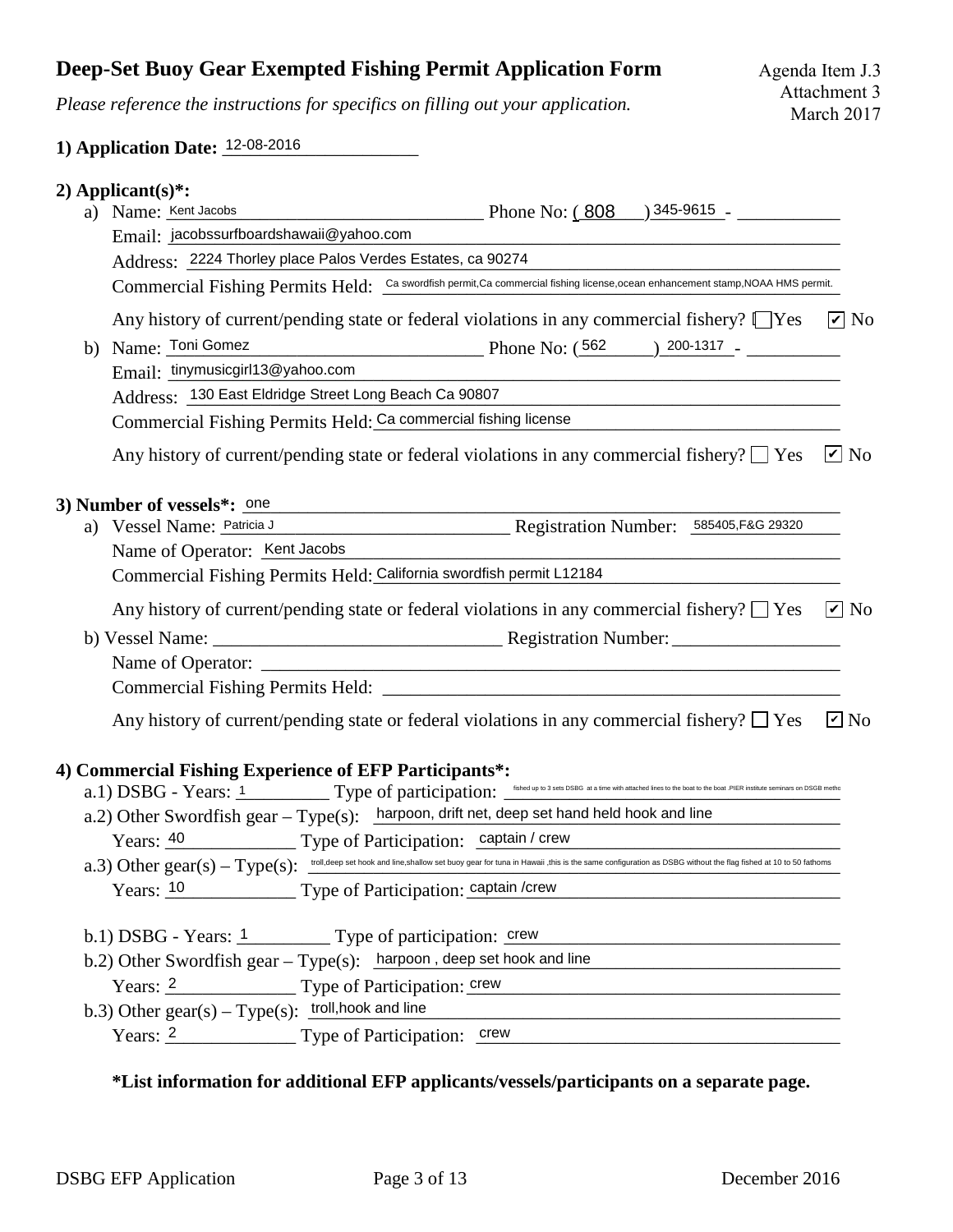|                                                                                                                                                                                                                                                                                                                                                                                                                                                                                                                                                                                                                                                                                                             | 5) Proposed EFP duration: 2 years                                               |  |                                                                                             |                                                                                                                                                                                                                                                                                                                                                                                                                                                                                                                      |  |  |
|-------------------------------------------------------------------------------------------------------------------------------------------------------------------------------------------------------------------------------------------------------------------------------------------------------------------------------------------------------------------------------------------------------------------------------------------------------------------------------------------------------------------------------------------------------------------------------------------------------------------------------------------------------------------------------------------------------------|---------------------------------------------------------------------------------|--|---------------------------------------------------------------------------------------------|----------------------------------------------------------------------------------------------------------------------------------------------------------------------------------------------------------------------------------------------------------------------------------------------------------------------------------------------------------------------------------------------------------------------------------------------------------------------------------------------------------------------|--|--|
|                                                                                                                                                                                                                                                                                                                                                                                                                                                                                                                                                                                                                                                                                                             |                                                                                 |  | Data and learning curves take time 2 years with the potential to extend would be good.      | Justification: Every swordfish fishing season is so different in how they behave during a good harpoon period when they are basking on<br>the surface typically it will not be a good DGN period, and from what i have seen not a good period for DSBG. Time of<br>vear, target areas all make a difference, typically after a wet winter it can be a good harpoon season, since PIER has been<br>collecting data with this EFP there has not been a good harpoon season but there has been some small good periods. |  |  |
| 6) Intended DSBG Configuration: $\triangledown$ Standard (Attachment A)<br>$\vee$ Modified (please explain)<br>i have used the PIER standard DSBG configuration, I have modified this configuration by developing a device that allows me to deliver the bait to the desired depth with less line tangles<br>keeping the line tight and vertical this device is less weight than the 8lb lead now used this allows smaller fish to lift the bite indicator buoy so they can be released alive, at 8 pounds fish under<br>100 pounds cannot lift the weight and go undected and are pulled in dead ,also the device is not made of lead ,and California is currently on a quest to ban lead fishing weights. |                                                                                 |  |                                                                                             |                                                                                                                                                                                                                                                                                                                                                                                                                                                                                                                      |  |  |
|                                                                                                                                                                                                                                                                                                                                                                                                                                                                                                                                                                                                                                                                                                             |                                                                                 |  | $\sqrt{\phantom{a}}$ Swordfish only                                                         | $\triangleright$ Other (please list):                                                                                                                                                                                                                                                                                                                                                                                                                                                                                |  |  |
|                                                                                                                                                                                                                                                                                                                                                                                                                                                                                                                                                                                                                                                                                                             | Swordfish, Thresher shark, Opah, louvar                                         |  |                                                                                             |                                                                                                                                                                                                                                                                                                                                                                                                                                                                                                                      |  |  |
|                                                                                                                                                                                                                                                                                                                                                                                                                                                                                                                                                                                                                                                                                                             | 8) Fishing Area and Effort (indicate all that apply):<br>i) Vessels: Patricia J |  | a) $\triangleright$ Southern California Bight (Point Conception to the U.S.-Mexico Border): |                                                                                                                                                                                                                                                                                                                                                                                                                                                                                                                      |  |  |
|                                                                                                                                                                                                                                                                                                                                                                                                                                                                                                                                                                                                                                                                                                             | ii) Estimate of fishing effort: 100 -150 days                                   |  |                                                                                             |                                                                                                                                                                                                                                                                                                                                                                                                                                                                                                                      |  |  |
|                                                                                                                                                                                                                                                                                                                                                                                                                                                                                                                                                                                                                                                                                                             |                                                                                 |  | hours on the boat each fishing season                                                       | iii) Additional details: weather , fish reports, abundance of fish, i generally put 750-1000                                                                                                                                                                                                                                                                                                                                                                                                                         |  |  |
|                                                                                                                                                                                                                                                                                                                                                                                                                                                                                                                                                                                                                                                                                                             | i) Vessels: PatriciaJ<br>ii) Estimate of fishing effort: 20-50 days             |  | b) $\angle$ Central California (Point Reyes to Point Conception):                           |                                                                                                                                                                                                                                                                                                                                                                                                                                                                                                                      |  |  |
|                                                                                                                                                                                                                                                                                                                                                                                                                                                                                                                                                                                                                                                                                                             |                                                                                 |  | hours on the boat each fishing season                                                       | iii) Additional details: weather, fish reports, abundance of fish, i generally put 750-1000                                                                                                                                                                                                                                                                                                                                                                                                                          |  |  |
|                                                                                                                                                                                                                                                                                                                                                                                                                                                                                                                                                                                                                                                                                                             |                                                                                 |  | c) Northern California (42 $^{\circ}$ N. latitude to Point Reyes):                          |                                                                                                                                                                                                                                                                                                                                                                                                                                                                                                                      |  |  |
|                                                                                                                                                                                                                                                                                                                                                                                                                                                                                                                                                                                                                                                                                                             |                                                                                 |  |                                                                                             |                                                                                                                                                                                                                                                                                                                                                                                                                                                                                                                      |  |  |
|                                                                                                                                                                                                                                                                                                                                                                                                                                                                                                                                                                                                                                                                                                             | d) $\Box$ Oregon (Columbia River to 42° N. latitude):                           |  |                                                                                             |                                                                                                                                                                                                                                                                                                                                                                                                                                                                                                                      |  |  |
|                                                                                                                                                                                                                                                                                                                                                                                                                                                                                                                                                                                                                                                                                                             |                                                                                 |  |                                                                                             |                                                                                                                                                                                                                                                                                                                                                                                                                                                                                                                      |  |  |
|                                                                                                                                                                                                                                                                                                                                                                                                                                                                                                                                                                                                                                                                                                             |                                                                                 |  |                                                                                             |                                                                                                                                                                                                                                                                                                                                                                                                                                                                                                                      |  |  |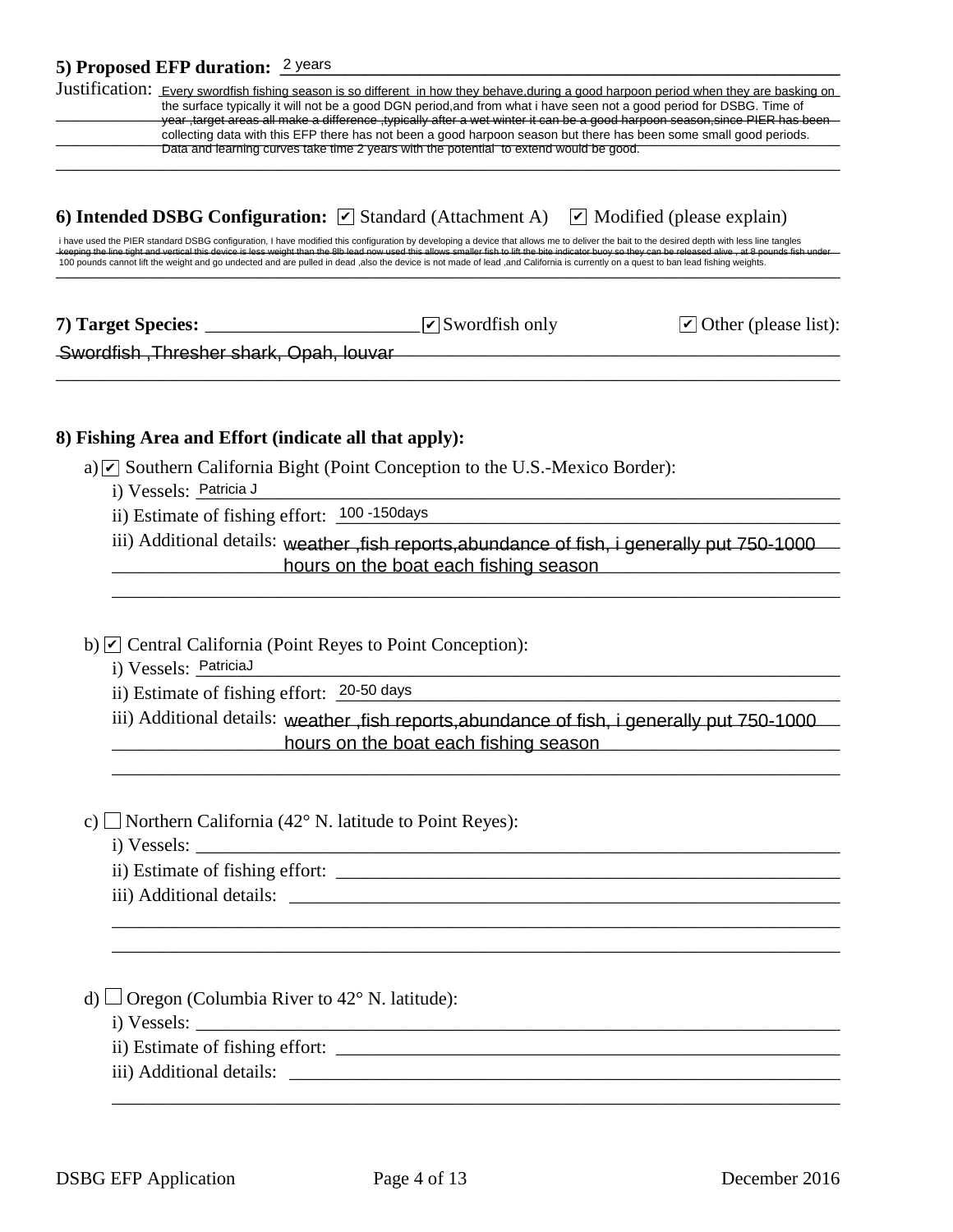**9) Data Gaps:** Which of the following data gaps are addressed by your Exempted Fishing Permit application, and how will they be addressed? (See Attachment B) Check all that apply:

a)  $\sqrt{\mathsf{p}}$  Bycatch & protected species interactions

How? any and all bycatch will be released, protected species will be released with the least possible interaction, and documented and NMFS will be reported to via email or phone possible interaction, and documented and NMFS will be reported to via email or phone<br>within 24 hours as to type and release condition , also live release of Juvenal fish of all species will be attempted,i will attend a safe handling and release workshop conducted<br>
species will be attempted,i will attend a safe handling and release workshop conducted by NMFS WCR protected resources division prior to fishing the EFP<br>————————————————————

b)  $\vee$  Active gear tending  $\qquad \qquad$ 

 $\rm{How?}$   $\,$  gear will be set in a 2 to 5 sq mile area the boat will remain in the immediate area  $\,$   $\,$ **Example 1** Strike buoys will be constantly monitored with binoculars and attended to \_\_\_\_\_\_\_\_\_\_\_\_\_\_\_\_\_\_\_\_\_\_\_\_\_\_\_\_\_\_\_\_\_\_\_\_\_\_\_\_\_\_\_\_\_\_\_\_\_\_\_\_\_\_\_\_\_\_\_\_\_\_\_\_\_\_\_\_\_\_\_\_\_\_\_\_\_\_\_\_\_ immediately when a strike occurs

\_\_\_\_\_\_\_\_\_\_\_\_\_\_\_\_\_\_\_\_\_\_\_\_\_\_\_\_\_\_\_\_\_\_\_\_\_\_\_\_\_\_\_\_\_\_\_\_\_\_\_\_\_\_\_\_\_\_\_\_\_\_\_\_\_\_\_\_\_\_\_\_\_\_\_\_\_\_\_\_\_ \_\_\_\_\_\_\_\_\_\_\_\_\_\_\_\_\_\_\_\_\_\_\_\_\_\_\_\_\_\_\_\_\_\_\_\_\_\_\_\_\_\_\_\_\_\_\_\_\_\_\_\_\_\_\_\_\_\_\_\_\_\_\_\_\_\_\_\_\_\_\_\_\_\_\_\_\_\_\_\_\_ \_\_\_\_\_\_\_\_\_\_\_\_\_\_\_\_\_\_\_\_\_\_\_\_\_\_\_\_\_\_\_\_\_\_\_\_\_\_\_\_\_\_\_\_\_\_\_\_\_\_\_\_\_\_\_\_\_\_\_\_\_\_\_\_\_\_\_\_\_\_\_\_\_\_\_\_\_\_\_\_\_

c)  $\triangleright$  Gear conflicts/number of vessels

How? the number of active swordfish vessels has dropped in recent years and i believe we have a common respect among one another as far as distance from gear and fishing areas at 10 set per boat rioresee no problems , believe the current method or attaching a tail hay with a<br>Strobe lite and a radar reflector makes for possible conflict due to the obvious visibility to all other vessels, commercial and sport fishing , pleasure, sail etc, if multiple DSBG vessels are \_\_\_\_\_\_\_\_\_\_\_\_\_\_\_\_\_\_\_\_\_\_\_\_\_\_\_\_\_\_\_\_\_\_\_\_\_\_\_\_\_\_\_\_\_\_\_\_\_\_\_\_\_\_\_\_\_\_\_\_\_\_\_\_\_\_\_\_\_\_\_\_\_\_\_\_\_\_\_\_\_ fishing a small area it can look intimidating. A buoy with a tracking device would definitely reduce conflict just due to lack of visibility .<br>
and the same conflict in the lack of visibility . per boat i foresee no problems ,i believe the current method of attaching a tall flag with a

 $d)$   $\boxed{\mathcal{O}}$  DSBG time and area use

 $How?$  Year round for experimental purposes to see what the possibilities are due to weather and location the southern California bight is the optimum area ,during good weather and favorable fish reports fishing 100 miles out and fishing central Ca above pt Conception to Monterey would be expected.

\_\_\_\_\_\_\_\_\_\_\_\_\_\_\_\_\_\_\_\_\_\_\_\_\_\_\_\_\_\_\_\_\_\_\_\_\_\_\_\_\_\_\_\_\_\_\_\_\_\_\_\_\_\_\_\_\_\_\_\_\_\_\_\_\_\_\_\_\_\_\_\_\_\_\_\_\_\_\_\_\_ \_\_\_\_\_\_\_\_\_\_\_\_\_\_\_\_\_\_\_\_\_\_\_\_\_\_\_\_\_\_\_\_\_\_\_\_\_\_\_\_\_\_\_\_\_\_\_\_\_\_\_\_\_\_\_\_\_\_\_\_\_\_\_\_\_\_\_\_\_\_\_\_\_\_\_\_\_\_\_\_\_

# e)  $\Box$  Gear configuration

How? I have currently been fishing DSBG attached to the boat up to 3 set at a time i have used the standard configuration and as memoried before i nave modified the weight to a device i have been working on that<br>Shows great promise, non leaching lead and allows smaller fish to be released alive ,by fish and game rules i am not allowed to let it float freely from the boat,by obtaining a EFP with 10 sets allowed to float freely i can petter develop this device and obtain more data, also as mentioned in section CT would like to work on a<br>Satellite GPS or radio beacon type locater buoy,and eliminate the currently used flag that has the possibility to attract conflict and when the wind blows 25 mph or more the flag has a tendency to lay flat on the water \_\_\_\_\_\_\_\_\_\_\_\_\_\_\_\_\_\_\_\_\_\_\_\_\_\_\_\_\_\_\_\_\_\_\_\_\_\_\_\_\_\_\_\_\_\_\_\_\_\_\_\_\_\_\_\_\_\_\_\_\_\_\_\_\_\_\_\_\_\_\_\_\_\_\_\_\_\_\_\_\_ making it useless,and it also contains a lead weight. configuration and as mentioned before i have modified the weight to a device i have been working on that better develop this device and obtain more data,also as mentioned in section C i would like to work on a

# f)  $\Box$  Concurrent gear use

How? searching for basking swordfish on the surface for harpoon while monitoring the **EXALUAN EXALUAN CONCORDING SHOULD SHOULD SHOULD SHOULD SHOULD SHOULD SHOULD SHOULD SHOULD SHOULD SHOULD SHOULD SHOULD SHOULD SHOULD SHOULD SHOULD SHOULD SHOULD SHOULD SHOULD SHOULD SHOULD SHOULD SHOULD SHOULD SHOULD SHOUL** 

\_\_\_\_\_\_\_\_\_\_\_\_\_\_\_\_\_\_\_\_\_\_\_\_\_\_\_\_\_\_\_\_\_\_\_\_\_\_\_\_\_\_\_\_\_\_\_\_\_\_\_\_\_\_\_\_\_\_\_\_\_\_\_\_\_\_\_\_\_\_\_\_\_\_\_\_\_\_\_\_\_